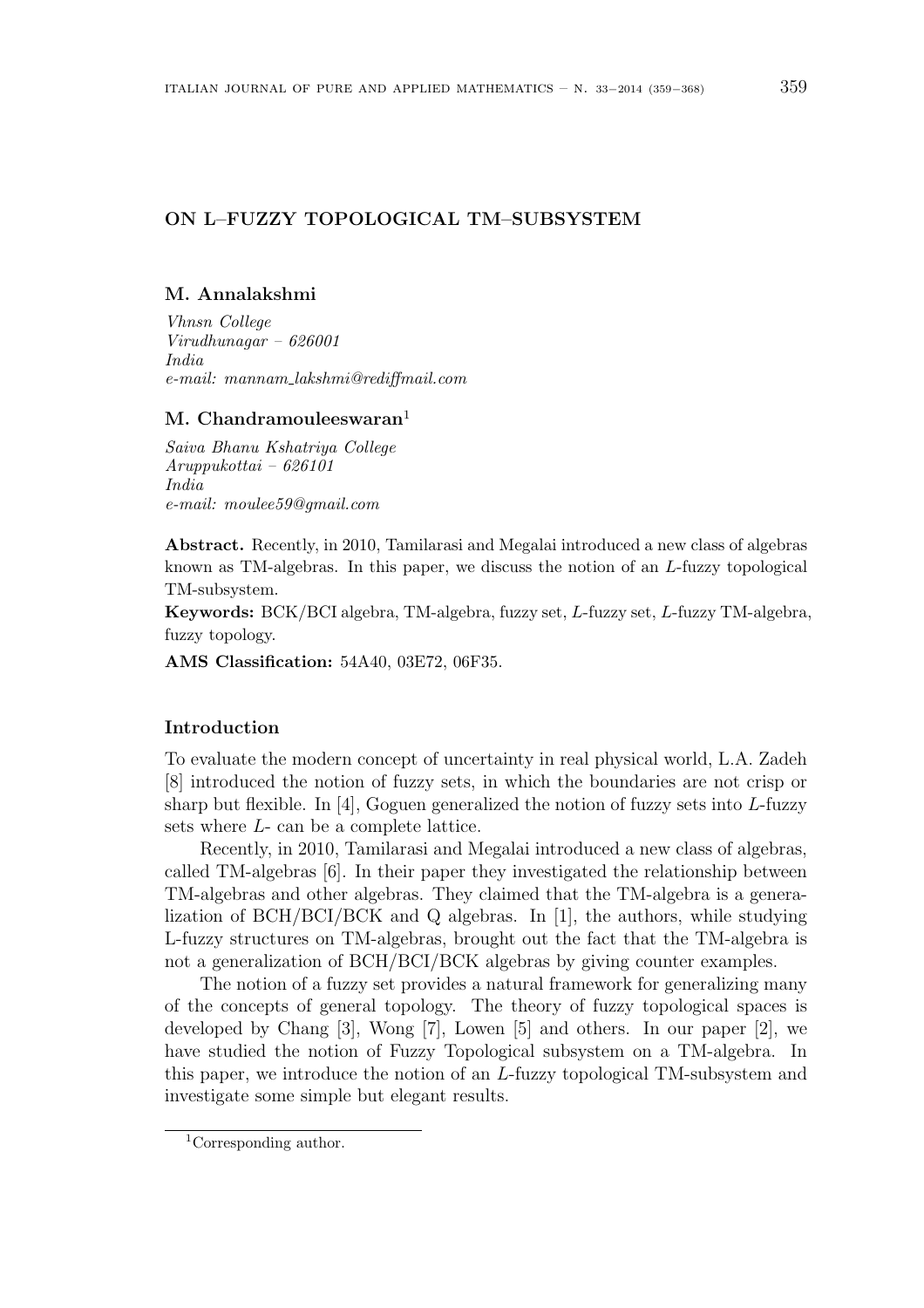### 2. Preliminaries

In this section we recall some basic definitions that are required in the sequel.

**Definition 2.1** Let X be a non-empty set. A mapping  $\mu : X \to L$  is called an  $L$ -fuzzy set of X, where  $L$  is a complete lattice, with sup 1 and inf 0.

**Definition 2.2** Let A and B be any two fuzzy sets in a non-empty set X.

- 1. The union of A and B, denoted by,  $A \cup B$  is defined to be the L-fuzzy set  $(A \cup B)(x) = \mu_A(x) \vee \mu_B(x)$  for all  $x \in X$ .
- 2. The intersection of A and B, denoted by,  $A \cap B$  is defined to be the L-fuzzy set  $(A \cap B)(x) = \mu_A(x) \wedge \mu_B(x)$  for all  $x \in X$ .
- 3.  $A \subset B \Rightarrow A(x) \leq B(x)$  for all  $x \in X$ .
- 4. The complement of A is defined to be  $A'(x) = 1 A(x)$  for all  $x \in X$ .

**Definition 2.3** A fuzzy topology is a family T of fuzzy sets in X which satisfies the following conditions

- 1.  $\phi, X \in T$
- 2. If  $A, B \in T$  then  $A \cap B \in T$
- 3. If  $A_i \in T$  for each  $i \in I$  then  $\cup_I A_i \in T$  where I is an indexing set.

**Remark 2.1** If X is a set with a fuzzy topology T then  $(X, T)$  is called a fuzzy topological space and any element in  $T$  is called a T-open fuzzy set in  $X$ .

**Definition 2.4** Let f be a function from X to Y. Let  $\sigma$  be a fuzzy set in Y. The inverse image of  $\sigma$  under f is defined as  $\sigma_{f^{-1}}(x) = \sigma(f(x)) \,\forall x \in X$ . Let  $\mu$  be a fuzzy set in X. The image of  $\mu$  under f is defined as

> $\mu_f(y) =$  $\overline{a}$  $\sqrt{ }$  $\mathcal{L}$ sup  $z \in f^{-1}(y)$  $\mu(z)$ ,  $f^{-1}(y)$  is not empty,  $\forall y \in Y$ . 0 otherwise,

**Definition 2.5** A TM-Algebra  $(X, *, 0)$  is a non-empty set X with a constant 0 and a binary operation ∗ satisfying the following axioms:

- 1.  $X * 0 = X$
- 2.  $(X * Y) * (X * Z) = Z * Y$  for all  $x, y, z \in X$ .

**Definition 2.6** L-Fuzzy TM-Subalgebra. Let  $L$  be a complete lattice with sup 1 and inf 0. An L-fuzzy subset  $\mu$  of a TM-Algebra  $(X, \ast, 0)$  is called an L-fuzzy TM-Subalgebra of X if, for all  $x, y \in X$ ,  $\mu(x * y) \geq \mu(x) \wedge \mu(y)$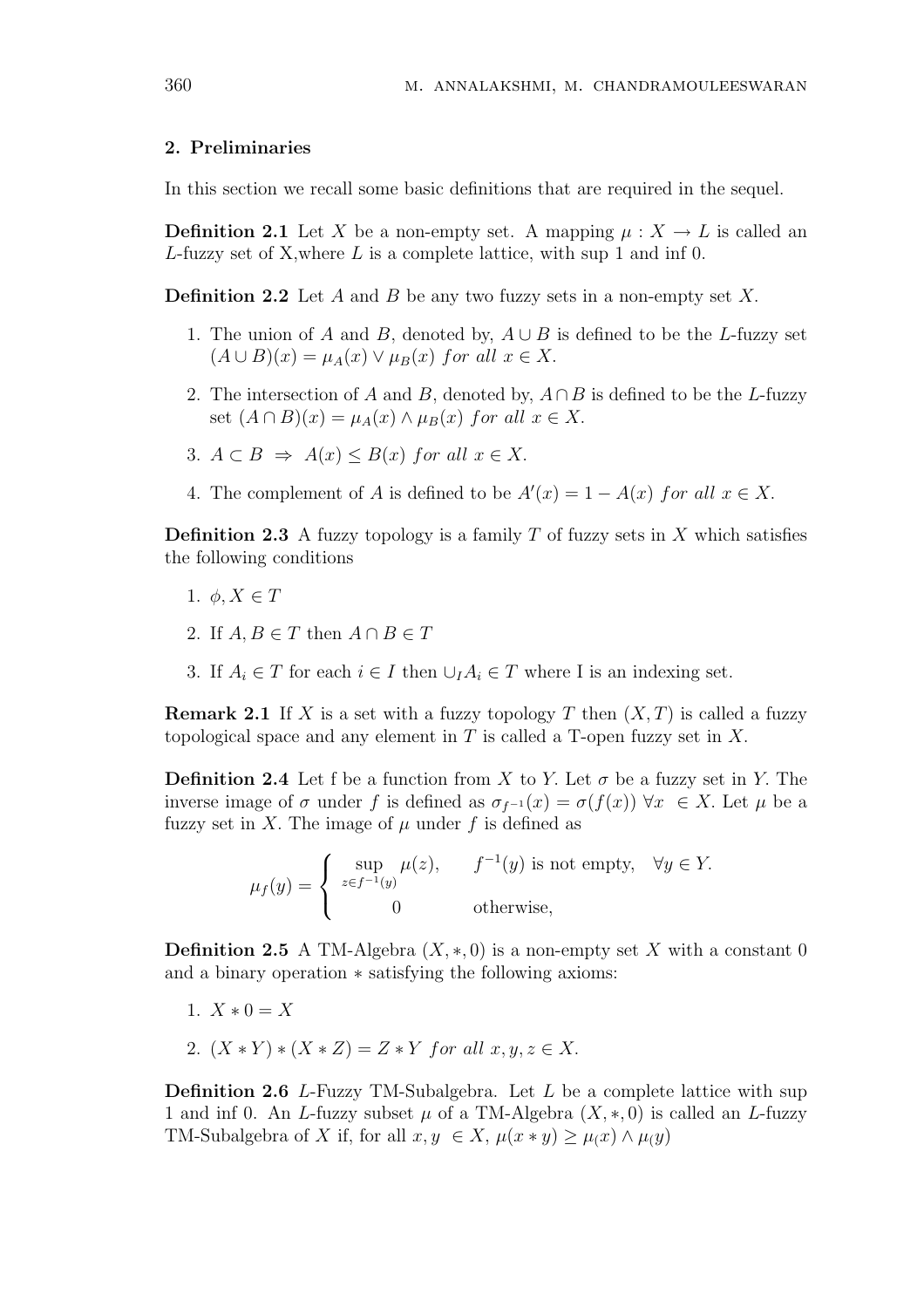**Definition 2.7** Let  $(X, *)$  be a TM-algebra. X is said to be an L-fuzzy topological TM-system if there is a family  $(X, L<sub>\tau</sub>)$  of L-fuzzy subsets in X which satisfies the following conditions

- 1.  $\phi, X \in L_{\tau}$
- 2. If  $A, B \in L_{\tau}$  then  $A \cap B \in L_{\tau}$
- 3. If  $A_i \in L_{\tau}$  for each  $i \in I$  then  $\cup_I A_i \in L_{\tau}$  where I is an indexing set.

**Remark 2.2** If X is a set with an L-fuzzy topology  $L_{\tau}$  then  $(X, L_{\tau})$  is called an L-fuzzy topological TM-system and any element in  $L_{\tau}$  is called an  $L_{\tau}$ -open fuzzy set in X.

#### 3. On L-Fuzzy Topological TM-Subsystem

**Definition 3.8** Let  $(X, *)$  be a TM-Algebra. Let  $(X, L_7)$  be an L-Fuzzy Topological TM-System. Let  $A$  be an  $L$ -fuzzy set in  $X$ . Then the induced  $L$ -fuzzy topological TM-system is the intersection of the L-fuzzy set A with  $L_{\tau}$ -open fuzzy sets of X. The induced L-fuzzy topological TM-system is denoted by  $L_{\tau_A}$ .  $(A, L_{\tau_A})$ is called an L-fuzzy topological TM-subsystem.

**Example 3.1** Consider the set  $X = \{0, 1, 2, 3, 4, 5\}$  with the following cayley table

| $\ast$         | $\overline{0}$ | 1              | $\overline{2}$ | 3              | $\overline{4}$ | $\overline{5}$ |
|----------------|----------------|----------------|----------------|----------------|----------------|----------------|
| $\overline{0}$ | $\overline{0}$ | 3              | 4              | 1              | $\overline{2}$ | 5              |
| $\mathbf{1}$   | 1              | $\overline{0}$ | $\overline{2}$ | 3              | $\overline{5}$ | 4              |
| $\overline{2}$ | $\overline{2}$ | $\overline{4}$ | $\overline{0}$ | $\overline{5}$ | 1              | $\overline{3}$ |
| $\overline{3}$ | 3              | 1              | $\overline{5}$ | $\overline{0}$ | $\overline{4}$ | $\overline{2}$ |
| $\overline{4}$ | 4              | 5              | 3              | $\overline{2}$ | $\overline{0}$ | 1              |
| $\overline{5}$ | 5              | $\overline{2}$ | 1              | 4              | 3              | 0              |

Then  $(X, *)$  is a TM-algebra.

Let L be a complete lattice with sup 1 and inf o. Let  $t_1, t_2, t_3, t_4, t_5, t_6, t_7 \in L$ such that  $0 \le t_1 \le t_2 \le t_3 \le t_4 \le t_5 \le t_6 \le t_7 \le 1$ . Let the fuzzy subsets  $\mu_i: X \to L, i = 1, 2, 3, 4, 5, 6, 7, 8, 9, 10$  be given by

$$
\mu_1(x) = \begin{cases}\n1 & \text{if } x = 0 \\
t_5 & \text{if } x = 1, 3 \\
t_3 & \text{if } x = 2, 4, 5\n\end{cases}
$$
\n
$$
\mu_2(x) = \begin{cases}\n1 & \text{if } x = 0 \\
0 & \text{if } x = 1, 2, 3, 4 \\
t_4 & \text{if } x = 1, 3\n\end{cases}
$$
\n
$$
\mu_3(x) = \begin{cases}\n1 & \text{if } x = 0 \\
0 & \text{if } x = 1, 2, 3, 4\n\end{cases}
$$
\n
$$
\mu_4(x) = \begin{cases}\n1 & \text{if } x = 0 \\
t_4 & \text{if } x = 1, 3 \\
t_3 & \text{if } x = 2, 4, 5\n\end{cases}
$$
\n
$$
\mu_5(x) = \begin{cases}\n1 & \text{if } x = 0 \\
t_2 & \text{if } x = 1, 2, 3, 4 \\
t_3 & \text{if } x = 5\n\end{cases}
$$
\n
$$
\mu_6(x) = \begin{cases}\n1 & \text{if } x = 0 \\
t_6 & \text{if } x = 1, 2 \\
t_4 & \text{if } x = 3\n\end{cases}
$$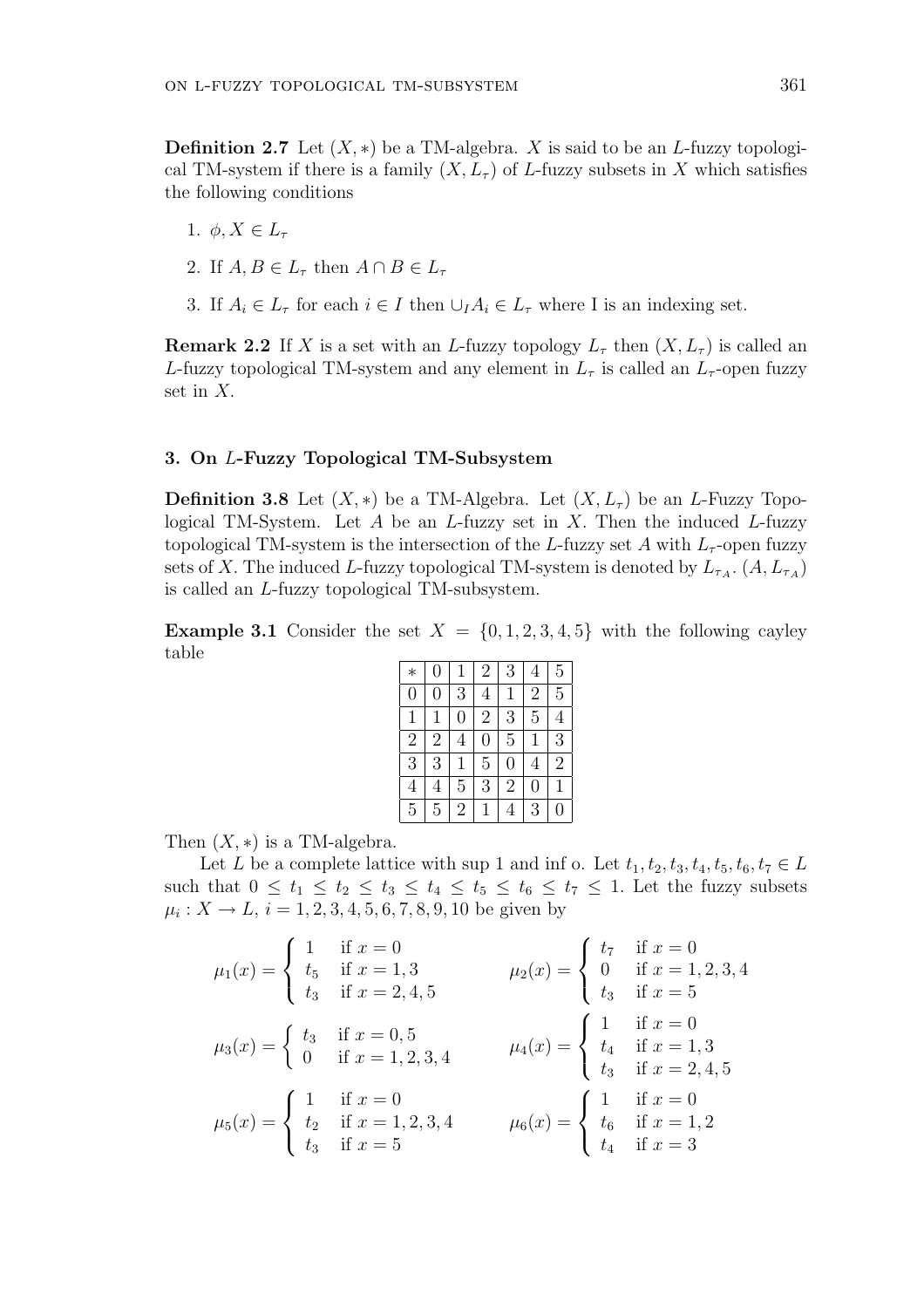$$
\mu_7(x) = \begin{cases}\n1 & \text{if } x = 0 \\
t_1 & \text{if } x = 1, 2, 3, 4 \\
t_3 & \text{if } x = 5\n\end{cases} \quad \mu_8(x) = \begin{cases}\n1 & \text{if } x = 0 \\
t_5 & \text{if } x = 1, 3 \\
t_4 & \text{if } x = 2, 4, 5\n\end{cases}
$$
\n
$$
\mu_9(x) = \begin{cases}\n t_6 & \text{if } x = 0 \\
 0 & \text{if } x = 1, 2, 3, 4 \\
 t_3 & \text{if } x = 5\n\end{cases} \quad \mu_{10}(x) = \begin{cases}\n1 & \text{if } x = 0 \\
 t_7 & \text{if } x = 1, 3 \\
 t_4 & \text{if } x = 2, 4, 5\n\end{cases}
$$

Then the collection  $L_7 = {\phi, X, \mu_1, \mu_2, \mu_3, \mu_4, \mu_5, \mu_6, \mu_7, \mu_9, \mu_{10}}$  is an L-Fuzzy Topology on X. Hence  $(X, L_{\tau})$  is an L-fuzzy topological TM-system. Choose  $A=\mu_8$ . Then  $L_{\tau_A} = \{\phi, \mu_1, \mu_2, \mu_3, \mu_4, \mu_5, \mu_7, \mu_8, \mu_9\}$  and  $A = (\mu_8, L_{\tau_A})$  is an *L*-fuzzy topological TM-subsystem.

**Definition 3.9** Let  $(X, *)$ ,  $(Y, *)$  be two TM-Algebras. Let  $(X, L_T), (Y, L_U)$  be two an L-fuzzy topological TM-systems. A mapping f of  $(X, L_T)$  into  $(Y, L_U)$  is L-fuzzy continuous iff the inverse image of each  $L_U$ -open fuzzy set is an  $L_T$ -open fuzzy set.

**Example 3.2** Consider the TM-algebra  $(X, *)$  as in the 3.1. Let L be a complete lattice with sup 1 and inf 0. Let  $t_1, t_2, t_3, t_4, t_5, t_6, t_7 \in L$  such that  $0 \leq t_1 \leq$  $t_2 \leq t_3 \leq t_4 \leq t_5 \leq t_6 \leq t_7 \leq 1$ . Consider the L-fuzzy subsets  $\mu_i: X \to L$ ,  $i = 1, 2, 3, 4, 5, 6, 7, 8$  be given by  $\cdot$  :  $\overline{ }$ 

$$
\mu_1(x) = \begin{cases}\n1 & \text{if } x = 0 \\
t_5 & \text{if } x = 1,3 \\
t_3 & \text{if } x = 2,4,5\n\end{cases} \qquad \mu_2(x) = \begin{cases}\n1 & \text{if } x = 0 \\
t_4 & \text{if } x = 1,3 \\
t_3 & \text{if } x = 2,4,5\n\end{cases}
$$
\n
$$
\mu_3(x) = \begin{cases}\n1 & \text{if } x = 0 \\
t_2 & \text{if } x = 1,3 \\
0 & \text{if } x = 2,4,5\n\end{cases} \qquad \mu_4(x) = \begin{cases}\n1 & \text{if } x = 0 \\
t_6 & \text{if } x = 1,3 \\
t_4 & \text{if } x = 2,4,5\n\end{cases}
$$
\n
$$
\mu_5(x) = \begin{cases}\n1 & \text{if } x = 0 \\
t_5 & \text{if } x = 1,3 \\
t_4 & \text{if } x = 2,4,5\n\end{cases} \qquad \mu_6(x) = \begin{cases}\n1 & \text{if } x = 0 \\
t_1 & \text{if } x = 1,2 \\
0 & \text{if } x = 3,4\n\end{cases}
$$
\n
$$
\mu_7(x) = \begin{cases}\n1 & \text{if } x = 0 \\
t_7 & \text{if } x = 1,3 \\
t_4 & \text{if } x = 2,4,5\n\end{cases} \qquad \mu_8(x) = \begin{cases}\n1 & \text{if } x = 0 \\
t_3 & \text{if } x = 1,3 \\
0 & \text{if } x = 2,4,5\n\end{cases}
$$

Then the collection  $L_T = \{\phi, X, \mu_1, \mu_2, \mu_3, \mu_4, \mu_5, \mu_6, \mu_7, \mu_8\}$  is an L-Fuzzy Topology on X. Hence  $(X, L_T)$  is an L-fuzzy topological TM-system. Consider the set  $Y = \{0, a, b, c, d, e\}$  with the following Cayley table

| $\ast$           | 0                | $\boldsymbol{a}$ | $\it b$          | $\mathcal{C}_{0}^{0}$ | $\,d$            | е                |
|------------------|------------------|------------------|------------------|-----------------------|------------------|------------------|
| $\overline{0}$   | 0                | $\epsilon$       | $\boldsymbol{d}$ | $\mathcal C$          | $_{b}$           | $\boldsymbol{a}$ |
| $\boldsymbol{a}$ | $\boldsymbol{a}$ | 0                | $\epsilon$       | $\boldsymbol{d}$      | $\overline{c}$   | $\boldsymbol{b}$ |
| $\dot{b}$        | b                | $\boldsymbol{a}$ | 0                | $\epsilon$            | $\,d$            | $\mathcal C$     |
| $\boldsymbol{c}$ | $\mathcal C$     | $\it b$          | $\boldsymbol{a}$ | 0                     | $\epsilon$       | $\,d$            |
| $\overline{d}$   | $\boldsymbol{d}$ | $\overline{c}$   | $\it b$          | $\boldsymbol{a}$      | 0                | е                |
| $\epsilon$       | е                | $\,d$            | $\mathcal C$     | b                     | $\boldsymbol{a}$ | 0                |

Then  $(Y, *)$  is a TM-algebra.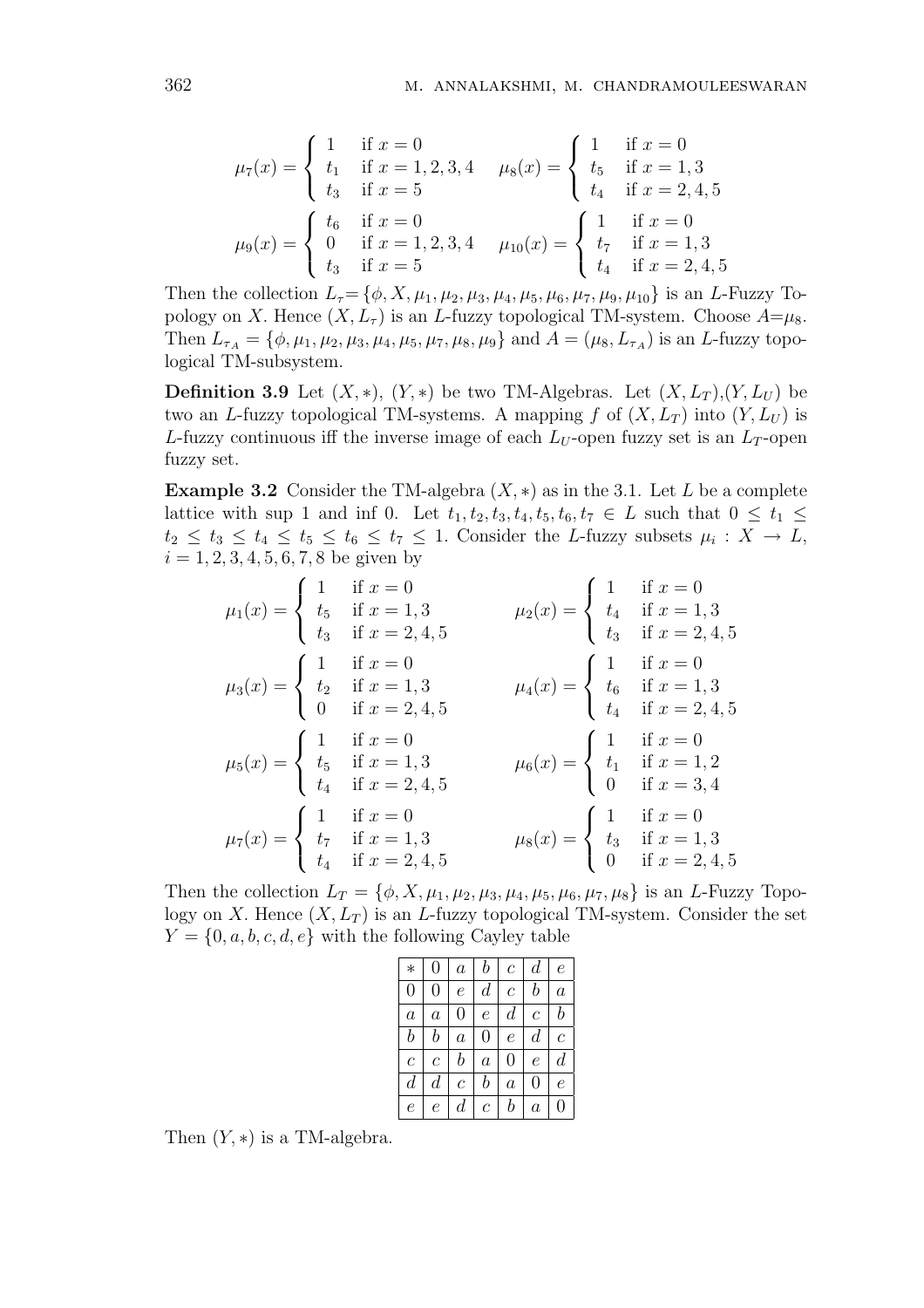Let L be a complete lattice with sup 1 and inf 0. Let  $t_1, t_2, t_3, t_4, t_5, t_6 \in L$ such that  $0 \le t_1 \le t_2 \le t_3 \le t_4 \le t_5 \le t_6 \le 1$ . Consider the L-fuzzy subsets  $\sigma_i: Y \to L, i = 1, 2, 3, 4, 5$  be given by

$$
\sigma_1(y) = \begin{cases}\n1 & \text{if } y = 0 \\
t_3 & \text{if } y = a, b, d, e \\
t_5 & \text{if } y = c\n\end{cases} \qquad \sigma_2(y) = \begin{cases}\n1 & \text{if } y = 0 \\
t_4 & \text{if } y = a, b, d, e \\
t_6 & \text{if } y = c\n\end{cases}
$$
\n
$$
\sigma_3(y) = \begin{cases}\n1 & \text{if } y = 0 \\
0 & \text{if } y = a, b, d, e \\
t_2 & \text{if } y = c\n\end{cases} \qquad \sigma_4(y) = \begin{cases}\n1 & \text{if } y = 0 \\
t_3 & \text{if } y = a, b, d, e \\
t_4 & \text{if } y = c\n\end{cases}
$$
\n
$$
\sigma_5(y) = \begin{cases}\n1 & \text{if } y = 0 \\
0 & \text{if } y = a, b, d, e \\
t_1 & \text{if } y = c\n\end{cases}
$$

Then the collection  $L_U = \{\phi, Y, \sigma_1, \sigma_2, \sigma_3, \sigma_4, \sigma_5\}$  is an L-Fuzzy Topology on Y. Hence  $(Y, L_U)$  is an L-fuzzy topological TM-system. Here an L-fuzzy topological TM-systems  $(X, L_T)$  and  $(Y, L_U)$  have the same values of  $t_i$ 's  $i = 1, 2, 3, 4, 5, 6$ .

Let  $f: X \to Y$  be the function given by,  $f(0) = 0$ ,  $f(1) = c$ ,  $f(2) = e$ ,  $f(3) = c$ ,  $f(4) = b$ ,  $f(5) = b$ ,  $\sigma_{f^{-1}}(x) = \sigma(f(x))$  for all x in X for any L-fuzzy set  $\sigma$  in Y,

$$
(\sigma_1)_{f^{-1}}(x) = \mu_1(x) \quad (\sigma_2)_{f^{-1}}(x) = \mu_4(x) \quad (\sigma_3)_{f^{-1}}(x) = \mu_3(x)
$$

$$
(\sigma_4)_{f^{-1}}(x) = \mu_2(x), (\sigma_5)_{f^{-1}}(x) = \mu_6(x), \quad x \in X
$$

Hence the inverse image of each  $L_U$ -open fuzzy set is  $L_T$ -open and hence the function f is an L-fuzzy continuous.

**Definition 3.10** Let  $(X, *)$ ,  $(Y, *)$  be two TM-Algebras. Let  $(X, L_T), (Y, L_U)$  be two an L-fuzzy topological TM-systems. A mapping f of  $(X, L_T)$  into  $(Y, L_U)$  is an L-fuzzy open iff the image of each  $L_T$ -open fuzzy set is  $L_U$ -open fuzzy set.

**Example 3.3** Consider the TM-algebra  $(X, *)$  as in the example 3.1, Let L be a complete lattice with sup 1 and inf 0. Let  $t_1, t_2, t_3, t_4, t_5 \in L$  such that  $0 \le t_1 \le$  $t_2 \leq t_3 \leq t_4 \leq t_5 \leq 1$ . Consider the L-fuzzy subsets  $\mu_i: X \to L, i = 1, 2, 3, 4$  be given by

$$
\mu_1(x) = \begin{cases} t_5 & \text{if } x = 0 \\ 0 & \text{if } x = 1, 2, 3, 4 \\ t_3 & \text{if } x = 5 \end{cases} \qquad \mu_2(x) = \begin{cases} 1 & \text{if } x = 0 \\ t_2 & \text{if } x = 1, 2, 3, 4 \\ t_3 & \text{if } x = 5 \end{cases}
$$

$$
\mu_3(x) = \begin{cases} t_4 & \text{if } x = 0 \\ 0 & \text{if } x = 1, 2, 3, 4 \\ t_3 & \text{if } x = 5 \end{cases} \qquad \mu_4(x) = \begin{cases} 1 & \text{if } x = 0 \\ t_1 & \text{if } x = 1, 2, 3, 4 \\ t_3 & \text{if } x = 5 \end{cases}
$$

Then the collection  $L_T = \{\phi, X, \mu_1, \mu_2, \mu_3, \mu_4\}$  is an L-Fuzzy Topology on X. Hence  $(X, L_T)$  is an L-fuzzy topological TM-system. Consider the TM-algebra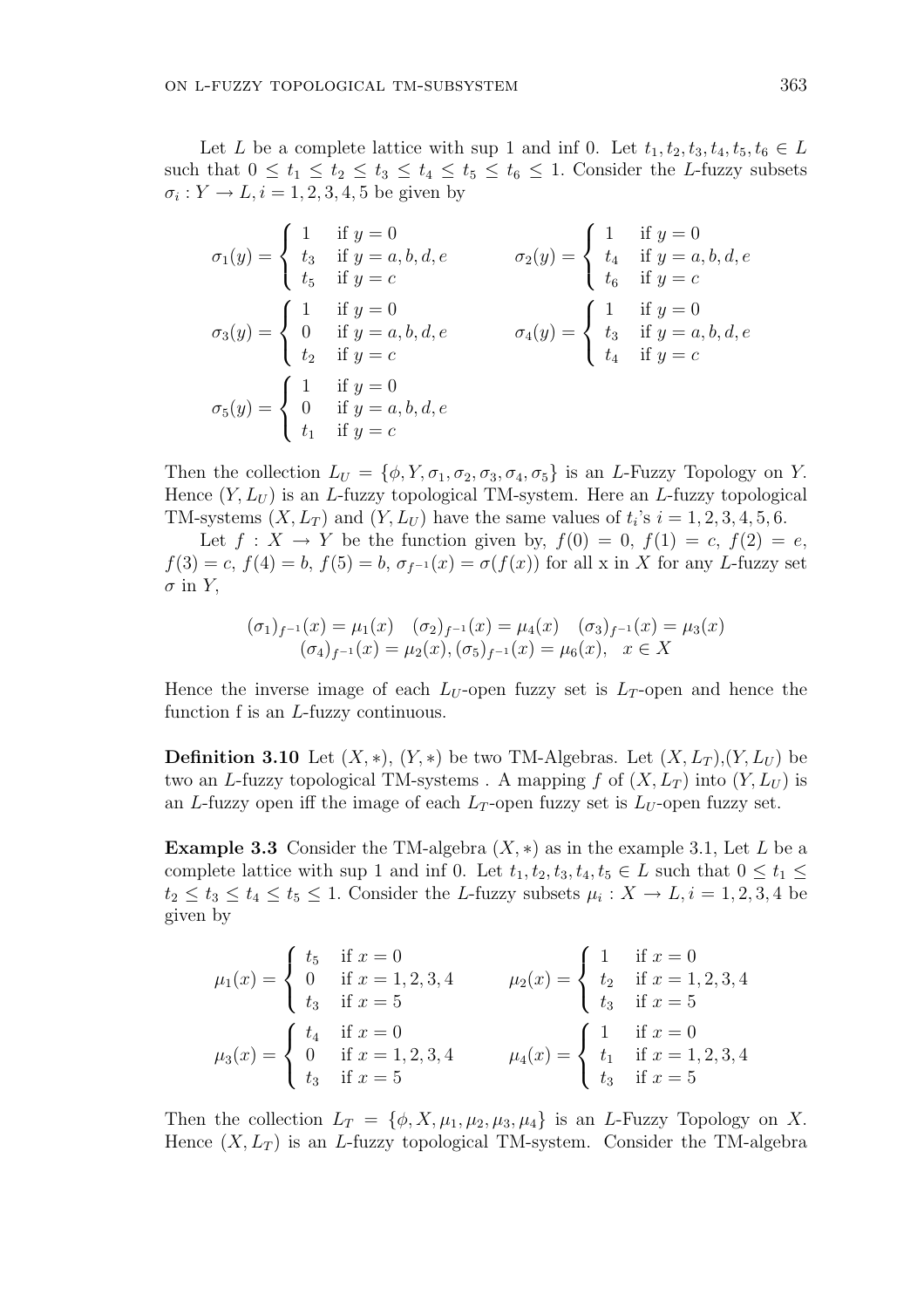$(Y, *)$  as in Example 3.2. Let L be a complete lattice with sup 1 and inf 0. Let  $t_1, t_2, t_3, t_4, t_5, t_6 \in L$  such that  $0 \le t_1 \le t_2 \le t_3 \le t_4 \le t_5 \le t_6 \le 1$ .

Consider the L-fuzzy subsets  $\sigma_i: Y \to L, i = 1, 2, 3, 4, 5, 6$  be given by

$$
\sigma_1(y) = \begin{cases}\nt_5 & \text{if } y = 0 \\
0 & \text{if } y = a, b, d, e \\
t_3 & \text{if } y = c\n\end{cases} \quad \sigma_2(y) = \begin{cases}\nt_1 & \text{if } y = 0 \\
t_1 & \text{if } y = a, b, d, e \\
t_4 & \text{if } y = c\n\end{cases}
$$
\n
$$
\sigma_3(y) = \begin{cases}\nt_6 & \text{if } y = 0 \\
0 & \text{if } y = a, b, d, e \\
t_3 & \text{if } y = c\n\end{cases} \quad \sigma_4(y) = \begin{cases}\n1 & \text{if } y = 0 \\
t_4 & \text{if } y = a, b, d, e \\
t_6 & \text{if } y = c\n\end{cases}
$$
\n
$$
\sigma_5(y) = \begin{cases}\n1 & \text{if } y = 0 \\
t_2 & \text{if } y = a, b, d, e \\
t_3 & \text{if } y = c\n\end{cases} \quad \sigma_6(y) = \begin{cases}\nt_4 & \text{if } y = 0 \\
0 & \text{if } y = a, b, d, e \\
t_3 & \text{if } y = c\n\end{cases}
$$

Then the collection  $L_U = \{\phi, Y, \sigma_1, \sigma_2, \sigma_3, \sigma_5, \sigma_6\}$  is an L-Fuzzy Topology on Y. Hence  $(Y, L_U)$  is an L-fuzzy topological TM-system. Here an L-fuzzy topological TM-systems  $(X, L_T)$  and  $(Y, L_U)$  have the same values of  $t_i$ 's  $i = 1, 2, 3, 4, 5$ .

Let  $f: X \to Y$  be given by,  $f(0) = 0$ ,  $f(1) = b$ ,  $f(2) = d$ ,  $f(3) = e$ ,  $f(4) = a$ ,  $f(5) = c$ . Then  $f^{-1}(0) = 0$ ,  $f^{-1}(b) = 1$ ,  $f^{-1}(d) = 2$ ,  $f^{-1}(e) = 3$ ,  $f^{-1}(a) = 4$ ,  $f^{-1}(c) = 5.$ 

$$
f(\mu_1) = \sigma_1
$$
  $f(\mu_2) = \sigma_5$   $f(\mu_3) = \sigma_6$   $f(\mu_4) = \sigma_2$ 

Hence the image of each  $L_T$ -open fuzzy set is  $L_U$ -open and hence the function f is L-Fuzzy Open.

**Definition 3.11** Let  $(X, *)$ ,  $(Y, *)$  be two TM-Algebras. Let  $(X, L_T), (Y, L_U)$  be two an L-fuzzy topological TM-systems. Let  $(A, L_{T_A}), (B, L_{U_B})$  be an L-fuzzy topological subsystems on X and Y. f is said to be a mapping of  $(A, L_{T_A})$  into  $(B, L_{U_B})$  if  $f(A) \subset B$ .

**Definition 3.12** Let  $(X, *)$ ,  $(Y, *)$  be two TM-Algebras. Let  $(X, L_T), (Y, L_U)$  be two an L-fuzzy topological TM-systems. Let  $(A, L_{T_A}), (B, L_{U_B})$  be an L-fuzzy topological subsystems on X and Y. A mapping f from  $(A, L_{T_A})$  into  $(B, L_{U_B})$  is relatively L-fuzzy continuous if and only if  $f^{-1}(\sigma_B) \wedge A$  is in  $L_{T_A}$  where  $\sigma_B \in L_{U_B}$ .

**Example 3.4** Consider the TM-algebra  $(X, *)$  as in Example 3.1. Let L be a complete lattice with sup 1 and inf 0. Let  $t_1, t_2, t_3, t_4, t_5, t_6, t_7 \in L$  such that  $0 \leq t_1 \leq t_2 \leq t_3 \leq t_4 \leq t_5 \leq t_6 \leq t_7 \leq 1$ . Consider the L-fuzzy subsets  $\mu_i: X \to L, i = 1, 2, 3, 4, 5, 6, 7, 8$  be given by

$$
\mu_1(x) = \begin{cases}\n1 & \text{if } x = 0 \\
t_5 & \text{if } x = 1, 3 \\
t_3 & \text{if } x = 2, 4, 5\n\end{cases} \qquad \mu_2(x) = \begin{cases}\n t_6 & \text{if } x = 0 \\
0 & \text{if } x = 1, 2, 3, 4 \\
t_3 & \text{if } x = 5\n\end{cases}
$$
\n
$$
\mu_3(x) = \begin{cases}\n t_3 & \text{if } x = 0, 5 \\
0 & \text{if } x = 1, 2, 3, 4 \\
\text{if } x = 1, 2, 3, 4\n\end{cases} \qquad \mu_4(x) = \begin{cases}\n1 & \text{if } x = 0 \\
t_2 & \text{if } x = 1, 2, 3, 4 \\
t_3 & \text{if } x = 5\n\end{cases}
$$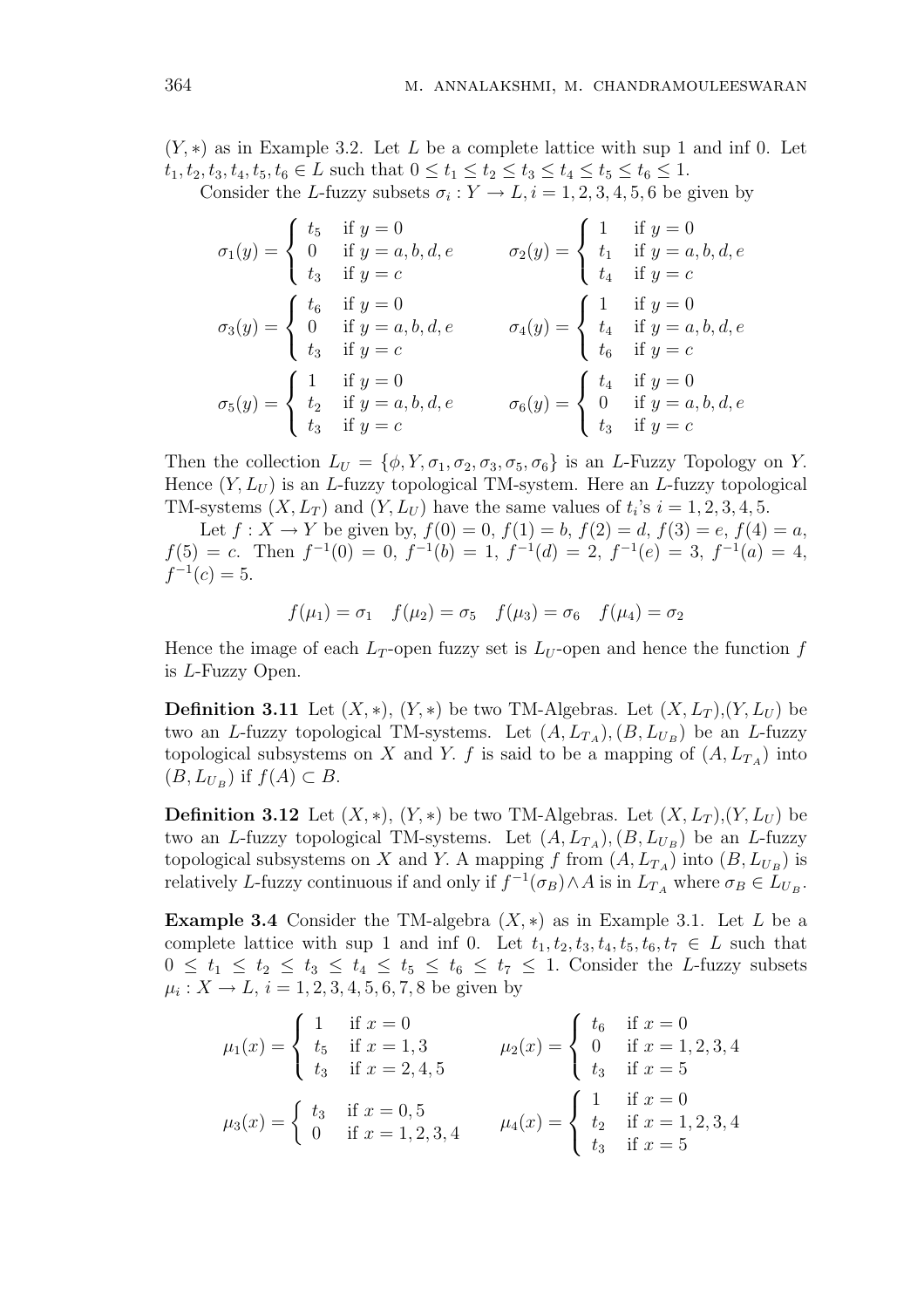$$
\mu_5(x) = \begin{cases}\n1 & \text{if } x = 0 \\
t_3 & \text{if } x = 1, 2, 3, 4 \\
t_4 & \text{if } x = 5\n\end{cases} \quad \mu_6(x) = \begin{cases}\n t_5 & \text{if } x = 0 \\
0 & \text{if } x = 1, 2, 3, 4 \\
t_3 & \text{if } x = 5\n\end{cases}
$$
\n
$$
\mu_7(x) = \begin{cases}\n1 & \text{if } x = 0 \\
t_1 & \text{if } x = 1, 2, 3, 4 \\
t_3 & \text{if } x = 5\n\end{cases} \quad \mu_8(x) = \begin{cases}\n1 & \text{if } x = 0 \\
t_7 & \text{if } x = 1, 3 \\
t_4 & \text{if } x = 2, 4, 5\n\end{cases}
$$

Then the collection  $L_T = {\phi, X, \mu_1, \mu_2, \mu_3, \mu_4, \mu_6, \mu_7, \mu_8}$  is an L-Fuzzy Topology on X. Hence  $(X, L_T)$  is an L-fuzzy topological TM-system. Choose  $A = \mu_5$ . Then  $L_{T_A} = \{\phi, \mu_2, \mu_3, \mu_4, \mu_5, \mu_6, \mu_7\}$  and  $A = (\mu_5, L_{T_A})$  is an *L*-fuzzy topological TM-subsystem. Consider the TM-algebra  $(Y, *)$  as in Example 3.2.

Let L be a complete lattice with sup 1 and inf 0. Let  $t_1, t_2, t_3, t_4, t_5, t_6 \in L$ such that  $0 \le t_1 \le t_2 \le t_3 \le t_4 \le t_5 \le t_6 \le 1$ . Consider the L-fuzzy subsets  $\sigma_i: Y \to L, i = 1, 2, 3, 4, 5$  be given by

$$
\sigma_1(y) = \begin{cases}\n t_6 & \text{if } y = 0 \\
 0 & \text{if } y = a, b, d, e \\
 t_3 & \text{if } y = c\n\end{cases} \quad \sigma_2(y) = \begin{cases}\n 1 & \text{if } y = 0 \\
 t_2 & \text{if } y = a, b, d, e \\
 t_3 & \text{if } y = c\n\end{cases}
$$
\n
$$
\sigma_3(y) = \begin{cases}\n 1 & \text{if } y = 0 \\
 t_1 & \text{if } y = a, b, d, e \\
 t_3 & \text{if } y = c\n\end{cases} \quad \sigma_4(y) = \begin{cases}\n t_5 & \text{if } y = 0 \\
 0 & \text{if } y = a, b, d, e \\
 t_3 & \text{if } y = c\n\end{cases}
$$
\n
$$
\sigma_5(y) = \begin{cases}\n 1 & \text{if } y = 0 \\
 t_4 & \text{if } y = a, b, d, e \\
 t_6 & \text{if } y = c\n\end{cases}
$$

Then the collection  $L_U = \{\phi, Y, \sigma_1, \sigma_2, \sigma_3, \sigma_4\}$  is an *L*-Fuzzy Topology on Y. Hence  $(Y, L_U)$  is an L-fuzzy topological TM-system. Choose  $B = \sigma_5$ . Then  $L_{U_B} = \{\phi, \sigma_1, \sigma_2, \sigma_3, \sigma_4\}$  and  $B = (\sigma_5, L_{U_B})$  is an *L*-fuzzy topological TM-subsystem. Here an L-fuzzy topological TM-subsystem  $(A, L_{T_A})$  and  $(B, L_{U_B})$  have the same values of  $t_i$ 's  $i = 1, 2, 3, 4, 5, 6$ .

Let  $f: X \to Y$  be given by  $f(0) = 0$ ,  $f(1) = b$ ,  $f(2) = d$ ,  $f(3) = e$ ,  $f(4) = a, f(5) = c.$  Then  $f^{-1}(0) = 0, f^{-1}(b) = 1, f^{-1}(d) = 2, f^{-1}(e) = 3,$  $f^{-1}(a) = 4, f^{-1}(c) = 5$ 

$$
f(A) = \begin{cases} 1 & \text{if } x = 0 \\ t_3 & \text{if } x = a, b, d, e \\ t_4 & \text{if } x = c \end{cases}
$$

 $\sigma_{f^{-1}}(x) = \sigma(f(x))$  for all x in X for any L-fuzzy set  $\sigma$  in Y.

$$
(\sigma_1)_{f^{-1}}(x) = \begin{cases} t_6 & \text{if } x = 0\\ 0 & \text{if } x = 1, 2, 3, 4\\ t_3 & \text{if } x = 5 \end{cases} \quad (\sigma_1)_{f^{-1}}(x) \wedge A = \mu_2 \in (A, L_{T_A})
$$

$$
(\sigma_2)_{f^{-1}}(x) = \begin{cases} 1 & \text{if } x = 0\\ t_2 & \text{if } x = 1, 2, 3, 4\\ t_3 & \text{if } x = 5 \end{cases} \quad (\sigma_2)_{f^{-1}}(x) \wedge A = \mu_4 \in (A, L_{T_A})
$$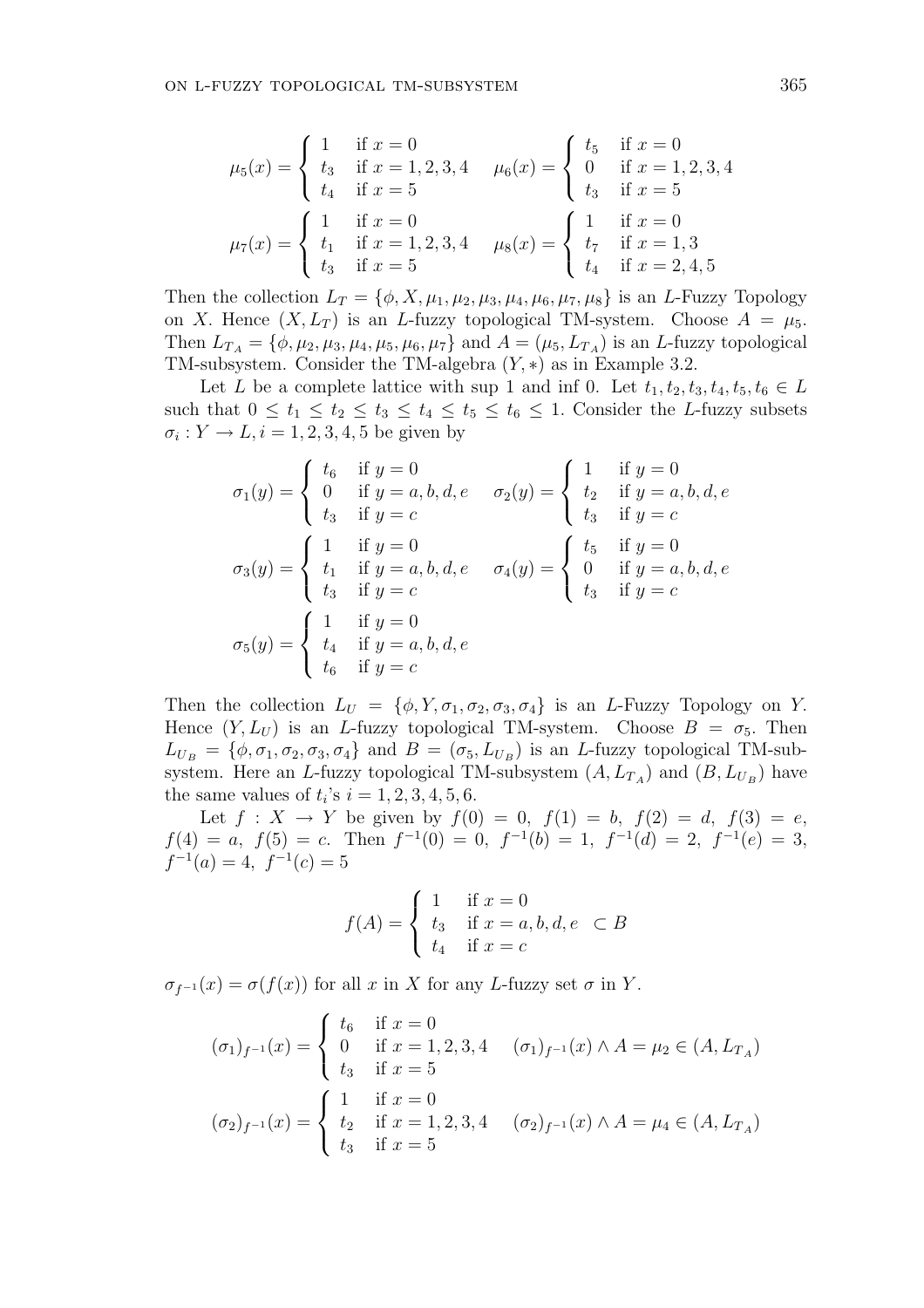$$
(\sigma_3)_{f^{-1}}(x) = \begin{cases} 1 & \text{if } x = 0\\ t_1 & \text{if } x = 1, 2, 3, 4\\ t_3 & \text{if } x = 5 \end{cases} \quad (\sigma_3)_{f^{-1}}(x) \wedge A = \mu_7 \in (A, L_{T_A})
$$

Hence the inverse image of each  $L_{U_B}$ -open fuzzy set is  $L_{T_A}$ -open. Therefore, the function  $f$  is relatively  $L$ -fuzzy continuous.

**Definition 3.13** Let  $(X, *)$ ,  $(Y, *)$  be two TM-Algebras. Let  $(X, L_T), (Y, L_U)$ be two an L-fuzzy topological TM-systems. Let  $(A, L_{T_A}), (B, L_{U_B})$  be an Lfuzzy topological TM-subsystems. A mapping f from  $(A, L_{T_A})$  into  $(B, L_{U_B})$ is relatively L-fuzzy open if and only iff  $f(\mu_A) \in L_{U_B}$  where  $\mu_A \in L_{T_A}$ .

Example 3.5 Consider the TM-algebra  $(X, *)$  as in Example 3.1, Let L be a complete lattice with sup 1 and inf 0. Let  $t_1, t_2, t_3, t_4, t_5, t_6 \in L$  such that  $0 \leq t_1 \leq t_2 \leq t_3 \leq t_4 \leq t_5 \leq t_6 \leq 1$ . Consider the L-fuzzy subsets  $\mu_i: X \to L$ ,  $i = 1, 2, 3, 4, 5$  be given by

$$
\mu_1(x) = \begin{cases}\n t_6 & \text{if } x = 0 \\
 0 & \text{if } x = 1, 2, 3, 4 \\
 t_3 & \text{if } x = 5\n\end{cases}\n\qquad\n\mu_2(x) = \begin{cases}\n 1 & \text{if } x = 0 \\
 t_2 & \text{if } x = 1, 2, 3, 4 \\
 t_3 & \text{if } x = 5\n\end{cases}
$$
\n
$$
\mu_3(x) = \begin{cases}\n 1 & \text{if } x = 0 \\
 t_3 & \text{if } x = 1, 2, 3, 4 \\
 t_4 & \text{if } x = 5\n\end{cases}\n\qquad\n\mu_4(x) = \begin{cases}\n t_5 & \text{if } x = 0 \\
 0 & \text{if } x = 1, 2, 3, 4 \\
 t_3 & \text{if } x = 5\n\end{cases}
$$
\n
$$
\mu_5(x) = \begin{cases}\n 1 & \text{if } x = 0 \\
 t_1 & \text{if } x = 1, 2, 3, 4 \\
 t_3 & \text{if } x = 5\n\end{cases}
$$

Then the collection  $L_T = \{\phi, X, \mu_1, \mu_2, \mu_4, \mu_5\}$  is an L-Fuzzy Topology on X. Hence  $(X, L_T)$  is an L-fuzzy topological TM-system. Choose  $A = \mu_3$ .

 $L_{T_A} = \{\phi, \mu_1, \mu_2, \mu_4, \mu_5\}$  and  $A = (\mu_3, L_{T_A})$  is an L-fuzzy topological TMsubsystem. Consider the TM-algebra  $(Y, *)$  as in Example 3.2. Let L be a complete lattice with sup 1 and inf 0. Let  $t_1, t_2, t_3, t_4, t_5, t_6 \in L$  such that  $0 \leq t_1 \leq t_2 \leq t_3 \leq t_4 \leq t_5 \leq t_6 \leq 1$ . Consider the L-fuzzy subsets  $\sigma_i: Y \to L$ ,  $i = 1, 2, 3, 4, 5, 6$  be given by

$$
\sigma_1(y) = \begin{cases}\nt_5 & \text{if } y = 0 \\
0 & \text{if } y = a, b, d, e \\
t_3 & \text{if } y = c\n\end{cases} \quad \sigma_2(y) = \begin{cases}\nt_1 & \text{if } y = 0 \\
t_1 & \text{if } y = a, b, d, e \\
t_3 & \text{if } y = c\n\end{cases}
$$
\n
$$
\sigma_3(y) = \begin{cases}\nt_6 & \text{if } y = 0 \\
0 & \text{if } y = a, b, d, e \\
t_3 & \text{if } y = c\n\end{cases} \quad \sigma_4(y) = \begin{cases}\n1 & \text{if } y = 0 \\
t_4 & \text{if } y = a, b, d, e \\
t_6 & \text{if } y = c\n\end{cases}
$$
\n
$$
\sigma_5(y) = \begin{cases}\n1 & \text{if } y = 0 \\
t_2 & \text{if } y = a, b, d, e \\
t_3 & \text{if } y = c\n\end{cases} \quad \sigma_6(y) = \begin{cases}\nt_4 & \text{if } y = 0 \\
0 & \text{if } y = a, b, d, e \\
t_3 & \text{if } y = c\n\end{cases}
$$

Then the collection  $L_U = \{\phi, Y, \sigma_1, \sigma_2, \sigma_3, \sigma_5, \sigma_6\}$  is an L-Fuzzy Topology on Y. Hence  $(Y, L_U)$  is an L-fuzzy topological TM-system. Choose  $B = \sigma_4$ . Then  $L_{U_B} =$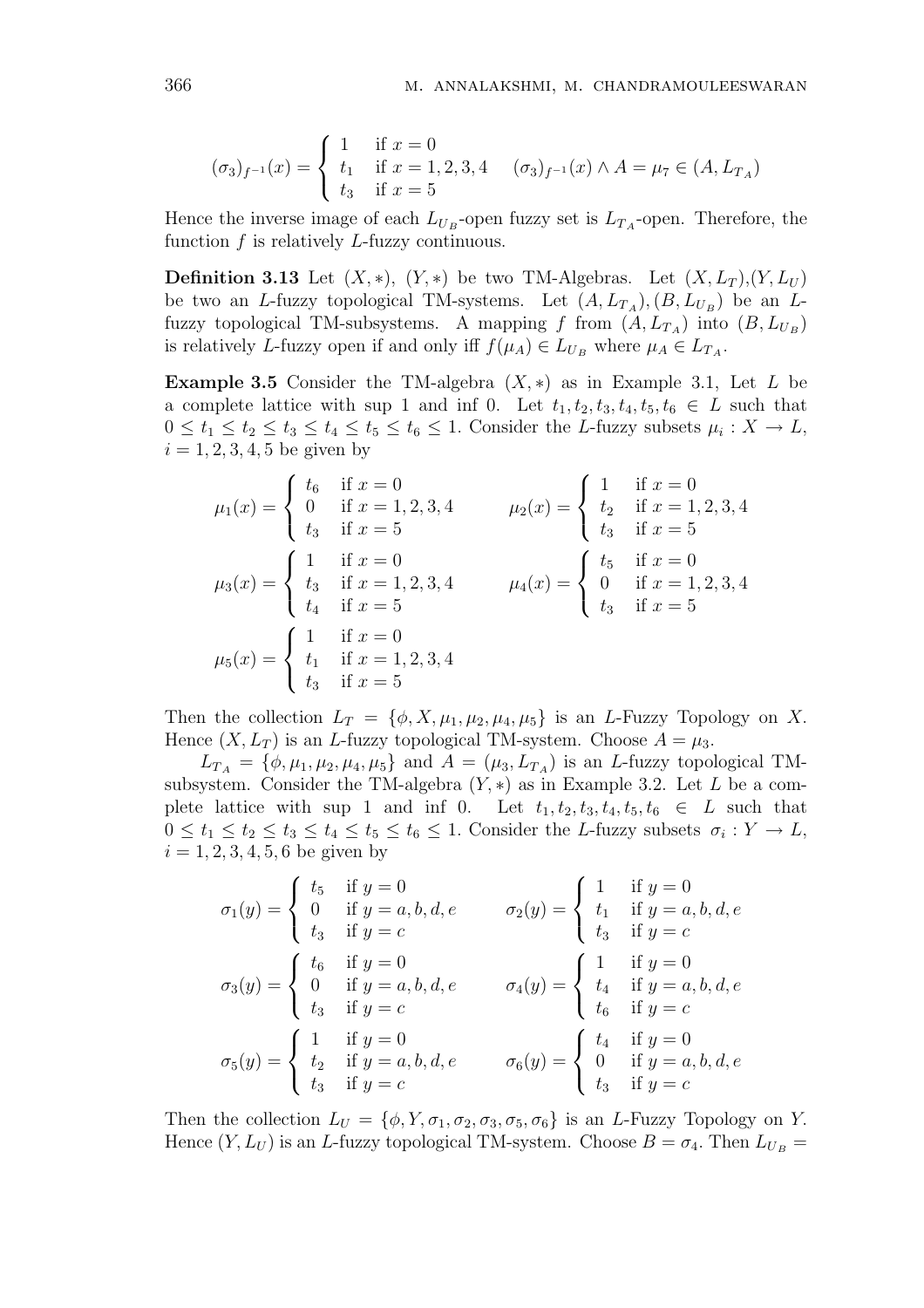$\{\phi, \sigma_1, \sigma_2, \sigma_3, \sigma_5, \sigma_6\}$  and  $B = (\sigma_4, L_{U_B})$  is an *L*-fuzzy topological TM-subsystem. Here an L-fuzzy topological TM-subsystems  $(A, L_{T_A})$  and  $(B, L_{U_B})$  have the same values of  $t_i$ 's  $i = 1, 2, 3, 4, 5, 6$ .

Let  $f: X \to Y$  be given by  $f(0) = 0$ ,  $f(1) = b$ ,  $f(2) = d$ ,  $f(3) = e$ ,  $f(4) = a$ ,  $f(5) = c$ . Then,  $f^{-1}(0) = 0$ ,  $f^{-1}(b) = 1$ ,  $f^{-1}(d) = 2$ ,  $f^{-1}(e) = 3$ ,  $f^{-1}(a) = 4$ ,  $f^{-1}(c) = 5$  $\overline{a}$ 

$$
f(A) = \begin{cases} 1 & \text{if } x = 0 \\ t_3 & \text{if } x = a, b, d, e \subset B \\ t_4 & \text{if } x = c \end{cases}
$$

$$
f(\mu_1) = \sigma_3 \quad f(\mu_2) = \sigma_5 \quad f(\mu_4) = \sigma_1 \quad f(\mu_5) = \sigma_2
$$

Hence the image of each  $L_{T_A}$ -open fuzzy set is  $L_{U_B}$ -open and hence the function  $f$  is relatively  $L$ -Fuzzy Open.

**Theorem 3.1** Let  $(X, *)$ ,  $(Y, *)$  be two TM-Algebras. Let  $(X, L_T), (Y, L_U)$  be two an L-fuzzy topological TM-systems. Let  $(A, L_{T_A})$ ,  $(B, L_{U_B})$  be an L-fuzzy topological TM-subsystems. Let f be an L-fuzzy continuous mapping of  $(X, L_T)$  in to  $(Y, L_U)$  such that  $f(A) \subset B$ . Then f is a relatively L-fuzzy continuous mapping of  $(A, L_{T_A})$  into  $(B, L_{U_B})$ .

**Proof.** Let  $\sigma' \in L_{U_B}$ . Then there exists  $\sigma \in L_U$  such that  $\sigma' = \sigma \wedge B$ . Hence

$$
f^{-1}(\sigma') \wedge A = f^{-1}(\sigma \wedge B) \wedge A = (f^{-1}(\sigma) \wedge f^{-1}(B)) \wedge A = f^{-1}(\sigma) \wedge A : f(A) \subset B.
$$

Since  $\sigma \in L_U$ , f is an L-fuzzy continuous and  $f^{-1}(\sigma) \in L_T$ .

Therefore  $f^{-1}(\sigma) \wedge A$  is open in  $L_{T_A}$ . Therefore, f is relatively L-fuzzy continuous mapping of  $(A, L_{T_A})$  into  $(B, L_{U_B})$ .

Theorem 3.2 Let f be a L-fuzzy continuous mapping of an L-fuzzy topological TM-system  $(X, L_T)$  in to  $(Y, L_U)$ . Let g be a mapping of  $(Y, L_U)$  in to an L-fuzzy topological TM-system  $(Z, L_V)$ . Then the composition mapping g  $\circ$  f is an L-fuzzy continuous mapping of  $(X, L_T)$  in to  $(Z, L_V)$ .

**Proof.** Since the functions  $f, g$  are L-fuzzy continuous, by Definition 3.9, the inverse image of each  $L_U$ -open fuzzy set  $\sigma$  is  $L_T$ -open.

The inverse image of each open fuzzy set  $\chi$  of  $L_V$  is an  $L_U$ -open fuzzy set.

$$
(g \circ f)^{-1}(\chi) = (f^{-1} \circ g^{-1})(\chi) = f^{-1}(g^{-1}(\chi)) = f^{-1}(\sigma)
$$

Since  $f^{-1}(\sigma)$  is  $L_T$ -open fuzzy set,  $(g \circ f)^{-1}(\chi)$  is  $L_T$ -open fuzzy set.

Hence  $(g \circ f)$  is an *L*-fuzzy continuous.

**Theorem 3.3** Let  $(A, L_{T_A}), (B, L_{U_B}), (C, L_{V_C})$  be an L-fuzzy topological TM-subsystems. Let f, g be the relatively L-fuzzy continuous mappings of  $(A, L_{T_A})$  into  $(B, L_{U_B})$  and  $(B, L_{U_B})$  into  $(C, L_{V_C})$ . Then, the composition  $g \circ f$  is a relatively L-fuzzy continuous mapping of  $(A, L_{T_A})$  into  $(C, L_{V_C})$ .